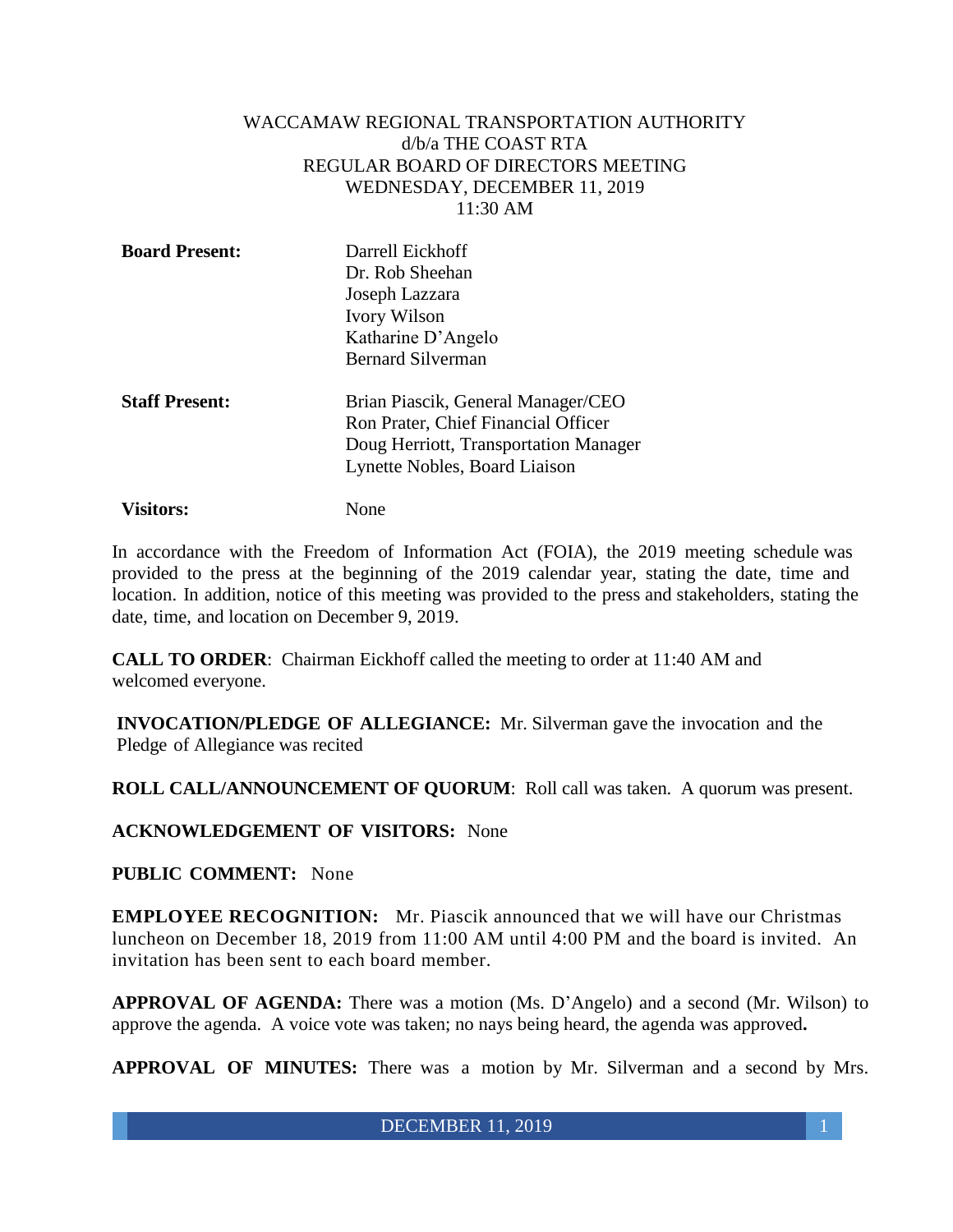D'Angelo to approve the minutes from the October board meeting. A voice vote was taken; no nays being heard, the minutes were approved.

## **COMMITTEE REPORTS**

**FINANCE COMMITTEE:** Mr. Piascik shared that we reviewed the October financials and an update on November Income Statement was given. Our quarterly meeting with Horry County staff is this coming week and he would like to share the November Income Statement with them. In October, we moved the remainder of the CNB note from Long Term and moved it to Short Term Liability, which changed our quick and current ratio. We also went through our Pay Advance Procedures so you could see how we are handling this. We also went through the Compensation Plan. We will get board approval for the Compensation Plan in January, along with the change to the By-Laws.

**SERVICE/PAC COMMITTEE:** We're asking everyone to help out until we staff up with a new PIO**.** We're getting close to beginning the facility development program

Mr. Silverman mentioned our deciding on the type of vehicle we will be using for the Entertainment Shuttle next year. He stated that the system is running really well and that we should be very proud of that.

Mr. Piascik shared that we do need to run one (1) trolley because of an agreement with Ripley's for a wrap.

**GENERAL MANAGER'S REPORT**: Mr. Piascik mentioned the change in the push-to-talk phones, as the system is being upgraded. The phones (80) are free, but we pay an additional monthly amount. Fuel Management – we procured this leading up to the end of FY19, pulling the funds in late September, with the idea that it would be implemented as close to late September as possible. We got to October 15<sup>th</sup>, then to the end of October and didn't hear from the vendor. Then in mid-November, we fired them (Fuel Force). So, we've been trying to find something. We found Fuel Master, out of Augusta, Georgia. We are not in compliance with FTA rules for period of performance for this capital project. There's a distinct possibility that we will have a finding for this. It's really not our fault.

Our next Triennial is in June 2020, probably the second week, when they come out to conduct the review. In general, we are in pretty good shape.

At TASC: CARTA (Charleston Transit) is looking to begin the process to change the RTA enabling legislation, in light of issues they are going to have regarding board make-up as relates to the number of representatives on the board for each county.

The Comet (Columbia) has dropped out of TASC. The new General Manager has decided that what he was looking for as help was not what he wanted.

TASC will be in Hilton Head in March of 2020.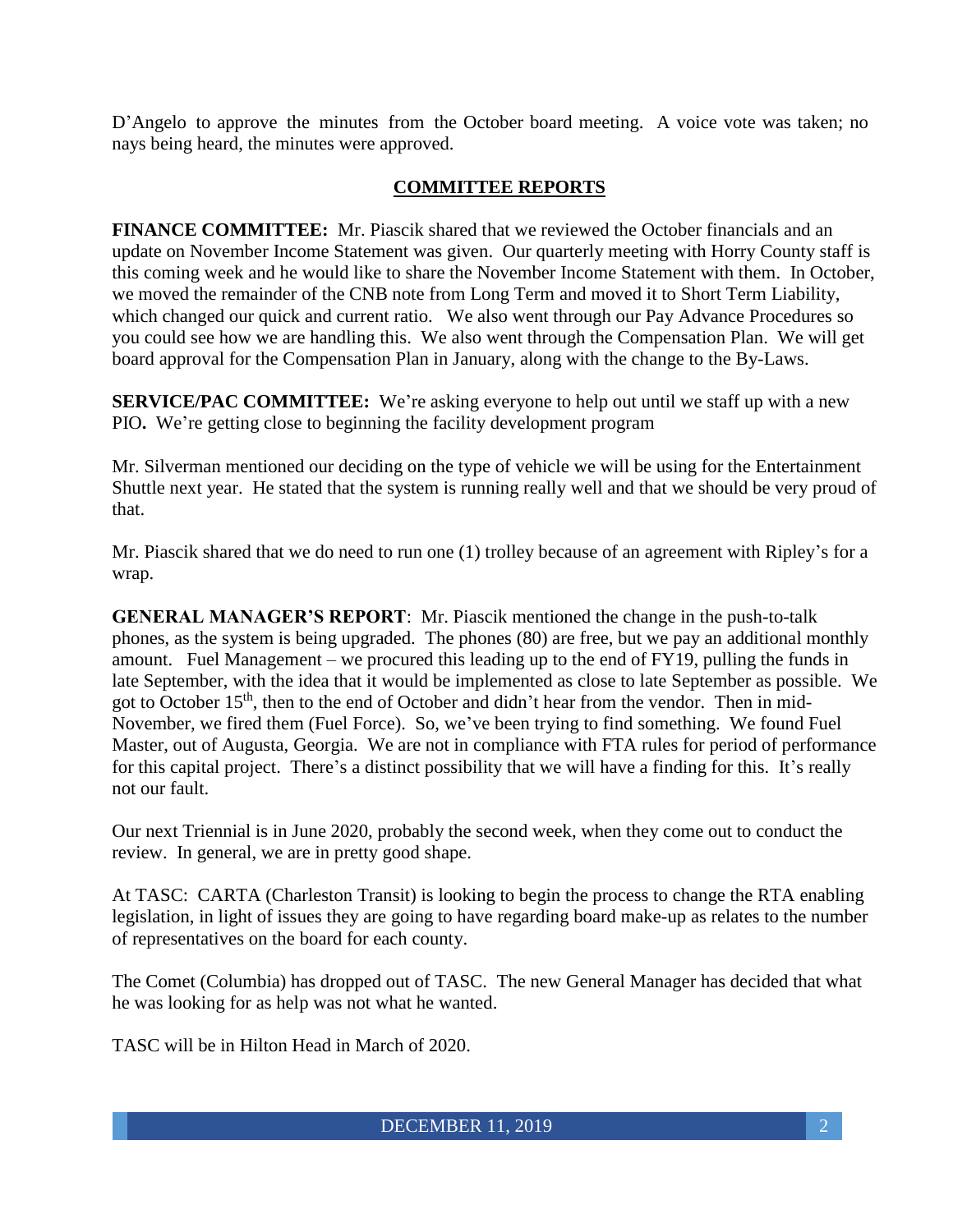The Governor and Lieutenant Governor are looking for projects to fund with some windfall funds, close to \$1 Billion; not operating projects. We may want to talk with them about our facility project.

The State also released an inter-city study (SCICB in the Board file in Finance Committee) wording it based on a competitive grant process, with the grant due in January. They purchased 27 over-the-road coaches in the last three (3) years for Southeastern Stages and Greyhound but there's been no uptick in the level of service by inter-city services. They have identified a number of corridors in the state that show up as gaps. In our region, Aynor to Myrtle Beach is a gap. Another is Georgetown to Myrtle Beach. We have those options and we can figure out if it's something we can do. We would have to provide local match for any funding received. Another thought is putting in for funds for the Georgetown Transfer Center.

The three (3) long cutaways are at Palmetto Bus right now. Tom is going out there to inspect them this week or next week; so we will have them by the end of next week. He will be going to Anniston, Alabama to inspect the two (2) New Flyers. We should have those by the third week of January. They will replace two (2) of the Dallas buses.

Mr. Silverman asked Mr. Piascik about a referendum. Mr. Piascik mentioned 2024, as it has to be an even number. Mr. Silverman thinks we could ask for a certain mileage in a referendum. We have a lot to think about as to how we would run a campaign, etc. A lot to be determined.

**APPROVAL OF RESOLUTIONS:** Ms. Nobles read the following resolutions into the record:

# **WACCAMAW REGIONAL TRANSPORTATION AUTHORITY RESOLUTION NO. DEC2019-12**

# **AUTHORIZATION TO EXTEND EXISTING SHORT-TERM LOAN**

A motion of the Board of the Waccamaw Regional Transportation Authority Authorization to authorize the General Manager/Secretary-Treasurer to renew the existing short-term loan with Conway National Bank.

There was a motion and a second to approve the resolution. A voice vote was taken, no nays being heard, the resolution was approved.

## **WACCAMAW REGIONAL TRANSPORTATION AUTHORITY RESOLUTION NO. DEC2019-13**

## **AUTHORIZATION TO NEGOTIATE AND AWARD CONTRACT TRANSIT FACILITIES DEVELOPMENT PROGRAM**

A motion of the Board of the Waccamaw Regional Transportation Authority (Coast RTA) authorizing the General Manager/Secretary Treasurer to negotiate with and award a contract to Kimley-Horn, 200 South Tryon Street, Suite 200, Charlotte, NC 28202 to conduct the Transit Facilities Development Program.